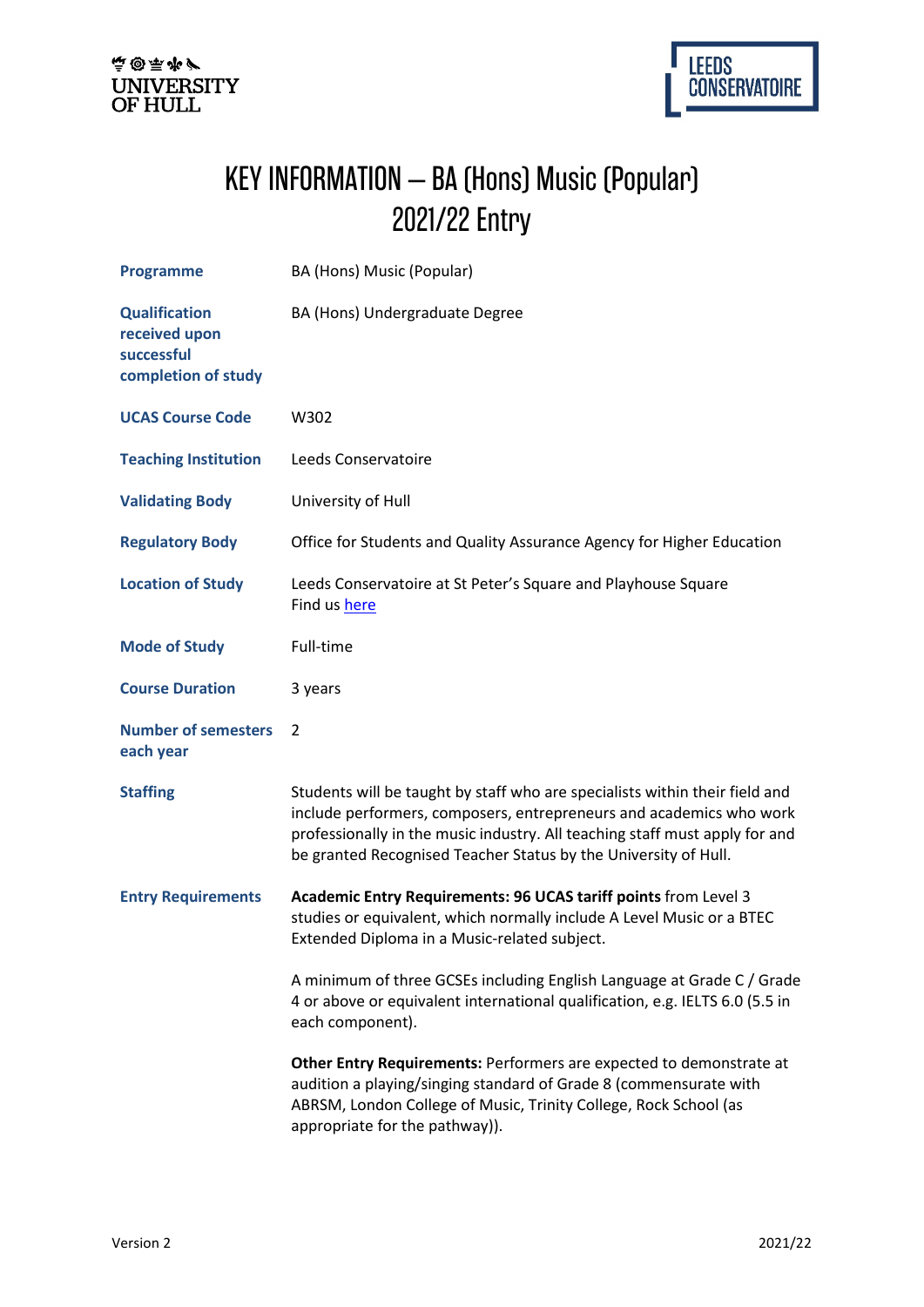| 高田雨が<br><b>UNIVERSITY</b><br><b>OF HULL</b>                           | <b>LEEDS</b><br><b>CONSERVATOIRE</b>                                                                                                                                                                                                                                                                                                                                                                                                                                                                                                                                                                                                                              |
|-----------------------------------------------------------------------|-------------------------------------------------------------------------------------------------------------------------------------------------------------------------------------------------------------------------------------------------------------------------------------------------------------------------------------------------------------------------------------------------------------------------------------------------------------------------------------------------------------------------------------------------------------------------------------------------------------------------------------------------------------------|
|                                                                       |                                                                                                                                                                                                                                                                                                                                                                                                                                                                                                                                                                                                                                                                   |
|                                                                       | Applicants' understanding of applied music theory will be assessed at<br>audition where they will be asked questions about the theoretical<br>elements of the pieces they have played to ensure that they are suitable<br>for the course.                                                                                                                                                                                                                                                                                                                                                                                                                         |
| <b>Modules of Study</b>                                               | Level 4: Specialist Study Performance 1 (30 credits); Specialist Group<br>Study Performance 1 (30 credits); Reflective Practice (10 credits);<br>Contextual Studies 1 (30 credits); Professional Studies 1 (20 credits).                                                                                                                                                                                                                                                                                                                                                                                                                                          |
|                                                                       | Level 5: Specialist Study Performance 2 (30 credits); Specialist Group<br>Study Performance 2 (30 credits); Contextual Studies 2 (20 credits).                                                                                                                                                                                                                                                                                                                                                                                                                                                                                                                    |
|                                                                       | At Level 5 students will also be required to study a further Contextual<br>Studies 2 module option (20 credits) and a Professional Studies 2 module<br>option (20 credits).                                                                                                                                                                                                                                                                                                                                                                                                                                                                                       |
|                                                                       | Level 6: Specialist Study Performance 3 (40 credits), Final Project (40<br>credits).                                                                                                                                                                                                                                                                                                                                                                                                                                                                                                                                                                              |
|                                                                       | At Level 6 students will also be required to study a Contextual Studies 3<br>module option (20 credits) and a Professional Studies 3 module option<br>(20 credits).                                                                                                                                                                                                                                                                                                                                                                                                                                                                                               |
| <b>Composition of</b><br><b>Course and Delivery</b><br><b>Methods</b> | Undergraduate degree courses at Leeds Conservatoire are delivered and<br>supported through a range of teaching and learning strategies. Courses<br>are made up of modules, which are elements of study that are taught and<br>assessed separately. Each module has a clearly defined credit value and<br>each year of study consists of a total of 120 credits. 100 hours of learning<br>is expected for every 10 credits of the course, totalling 1200 hours of<br>learning for each year of study. This equates to approximately 40 hours of<br>study per week throughout the academic year.                                                                    |
|                                                                       | Each module has scheduled hours for learning and teaching activities, as<br>well as an expectation of independent learning from students via directed<br>study outside of these allocated times. The ratio of learning and teaching<br>activities to directed study varies across each module, year, and course.                                                                                                                                                                                                                                                                                                                                                  |
| <b>Methods of</b><br><b>Assessment</b>                                | The course is assessed in a variety of ways to reflect the diversity of<br>creative and professional practice. Assessment methods include<br>performances, audio recordings, presentations, technical tests, essays,<br>oral exams, and portfolios. The exact nature of assessments will depend<br>on the Contextual Studies and Professional Studies module options<br>chosen at Level 5 and Level 6, as well as the choice of project for the Final<br>Project module at Level 6. Formal assessments tend to take place at the<br>end of each semester or the end of the year. There are a handful of<br>assignments with deadlines halfway through a semester. |
| <b>Marks and Feedback</b>                                             | After you hand in an assignment, we aim to provide marks and feedback<br>20 working days after the deadline. Your feedback will reference the                                                                                                                                                                                                                                                                                                                                                                                                                                                                                                                     |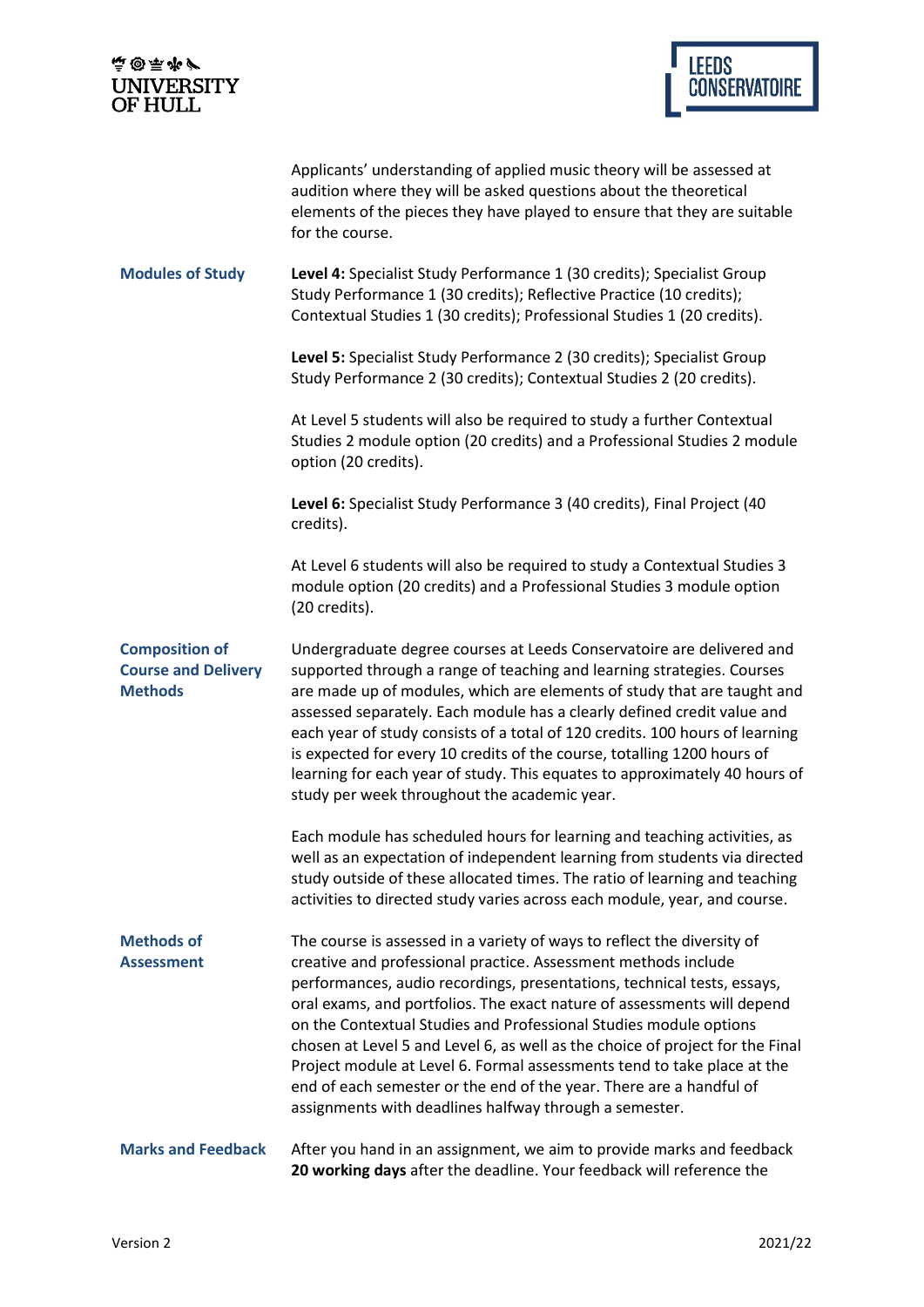| 中國車中/          |
|----------------|
| UNIVERSITY     |
| <b>OF HULL</b> |



assessment criteria and detail positive aspects of your work as well as areas for improvement.

**Not all feedback is written** – for example, in your one-to-one or small group lessons, you get continuous feedback from your tutor. You will also receive regular feedback in ensembles, studio groups, seminars and tutorials. If you are unsure about how you are progressing, ask your tutor. You don't need to wait until you get written feedback from your assignment.

**Fees and Additional Costs**

## **Tuition Fees:**

- £9,250 per year for Home UK students
- £17,500 per year for International students

If you are an EU national starting in September 2021, your tuition fee status may be Home or International, depending on your circumstances.

The fee status criteria are provided in regulations and guidance published by the Government. Further information is available here: [https://www.gov.uk/guidance/studying-in-the-uk-guidance-for-eu](https://www.gov.uk/guidance/studying-in-the-uk-guidance-for-eu-students)[students](https://www.gov.uk/guidance/studying-in-the-uk-guidance-for-eu-students)

Fees shown above are per academic year and are applicable to students starting their course in the 2021/22 academic year.

Home UK fees may be subject to government-approved increases in future years.

International fees are fixed for the duration of the course, other than when stated, providing students stay on the same course. Partial tuition fee scholarships may be available to international students. For more information on international scholarships [click here.](https://www.lcm.ac.uk/courses/international-applicants/fees-funding/tuition-fees-scholarships/)

## **Additional Costs:**

Indicative additional costs relating to the course (*this is given as a guide only*):

- **Printing** in the majority of cases coursework and assessments are submitted online. However, students may be required to print coursework and assessments for specific offline submissions. Every student will receive printing credit at the start of term, but will be required to pay for print costs once the credit is exhausted.
- **Books/Music/Film** the conservatoire's library has a wide range of resources, which include many core texts and materials. However, students may be required to, or choose to, purchase their own copy of core text and other materials for particular modules.
- **Instrument maintenance** this may vary depending on the instrument and whether or not the student is studying